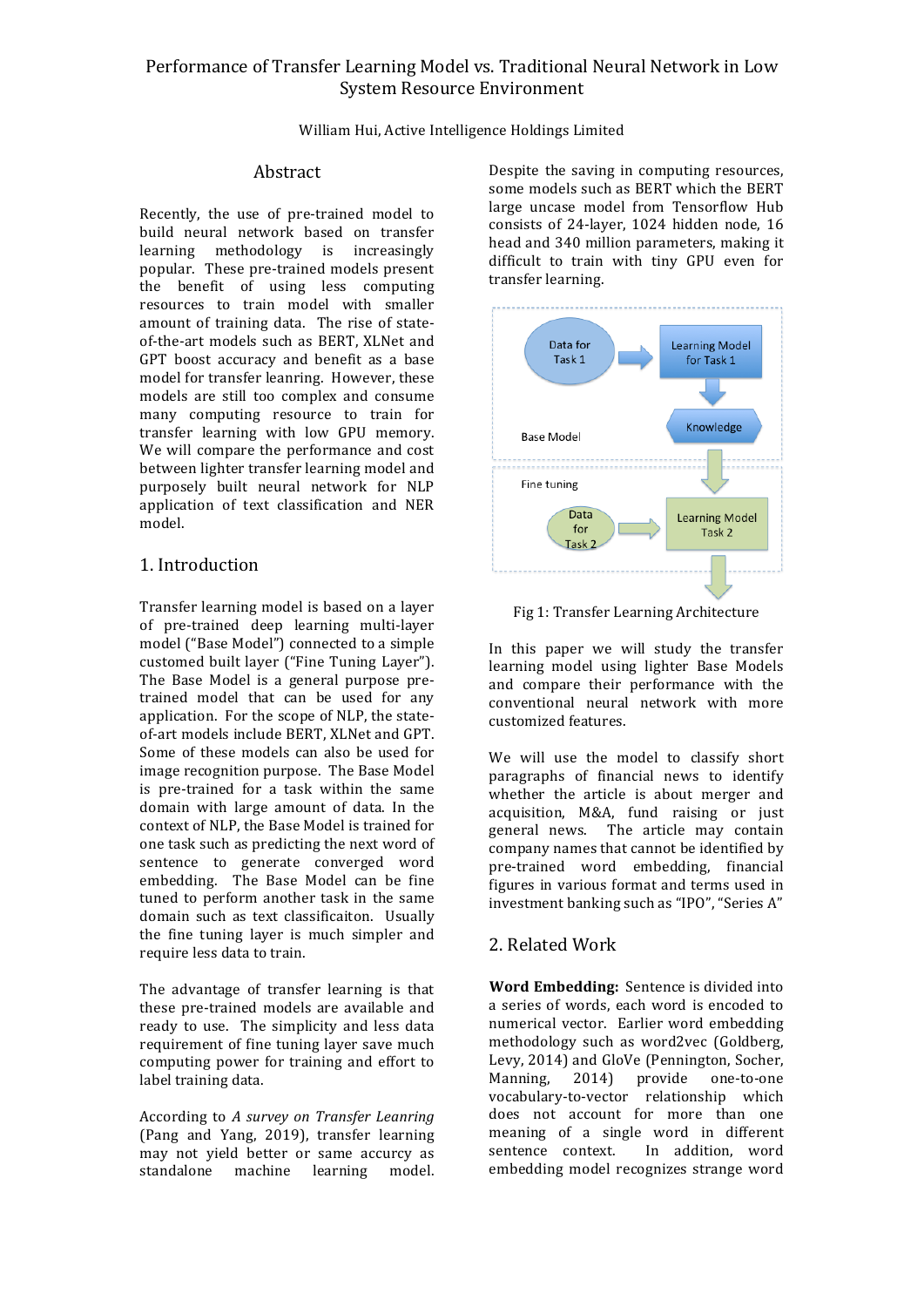such as names and symbol as unkown vector which will lose the meaning in the sentence. ELMO (Peters, Neumann, Iyyer Gardner, Clark, Lee, Zettlemoyer, 2018) considers the meaning of the word in the sentence and produce different vectors for the same word in different sentence context. However, ELMO model must work in a fixed length structure, which affects the efficiency and loses some of context for long sentence. Word embedding are usually inputted to an RNN to produce a sentence context. The RNN also suffers from vanishing gradient for long sentences.

**Sentence Embedding:** Sentence embedding model encodes the sentence or paragraph and produces a sentence embeding vector. Bi-directional Encoder Representations from Transformer, or BERT (Devlin, Chang, Lee, Toutanova, 2018) is one of the most robust model as a pre-trained base model. However, its multi-layers and high number parameters architecture makes it hard to run even as a pre-trained model with moderate GPU. Universal Sentence Encoder (Cer, Yang, Kong, Hua, Limtiaco, St. John, Constant, Guajardo-Cespedes, Yuan, Tar, Sung, Strope, Kurzweil, 2018) is a lighter alternative that can handle simple task equally well in a small hardware. 

**Attention based model:** Attention model addresses the issue of vanishing gradient by considering different weighting from each word to the sentence context. Similar to word embedding, if the upstream word embedding is not recognizing rare and unconventional words such as company name, it will limit the performance of the attention model.

#### 3. Approach

To evaluate the performance of transfer learning model against the conventional neural network in a constrained resource environment, few models are built to classify financial news with headline and a synopsis of the news up to 3 sentences and classify whether the news is related to M&A, equity raising or just a general news.

<headline>Cellular Dynamics Raises \$40.6 million</headline>

<Synopsis> the world's highest volume manufacturer of human

heart cells, has closed on a \$40.6 million Series B private equity round. This financing enables the company to, human<br>heart cells derived from heart cells derived induced pluripotent stem cells (iPSCs), and to launch additional human tissue cell products for biomedical and pharmaceutical drug development and safety research. CDI also plans to use the proceeds to rapidly expand its commercial organization to meet the growing demand for these iPSCbased products. CDI has raised a total of \$70 million since 2004. </Synposis>

Exhibit #2: Sample News Data

#### 4. Classification Models

Few models are evaluated for text classification:

4.1 Transfer learning model with ELMO

Word embedding based transfer learning model with ELMO and 1 dense layer as the fine tuning layer. The entire news articles are trimmed or padded to 50 words and then passed to ELMO to generate  $N \times 60 \times$ 1024 vectors. The vectors are then passed to a dense layer and a softmax layer to classify the news type. ELMO produces high level of accuracy for articles for strange words such as non-English company name. However, the accuracy is lower for company names which are also legitimate English words. 

4.2 Universal Sentence Encoder based Model

Sentence embedding based transfer learning model is built using Universal Sentence Encoder from Tensorflow Hub as the base model with a dense layer and a softmax layer to classify news type. The Universal Sentence Encoder and reads the entire sentence and paragraph as a string and produces a  $N \times 512$  sentence vectors. The fine tuning layer consisting of dense layer and softmax layer are then applied to the vectors to classify the news type. The simplicity of the model allows fast training. 

4.3 Sentence embedding with attention layer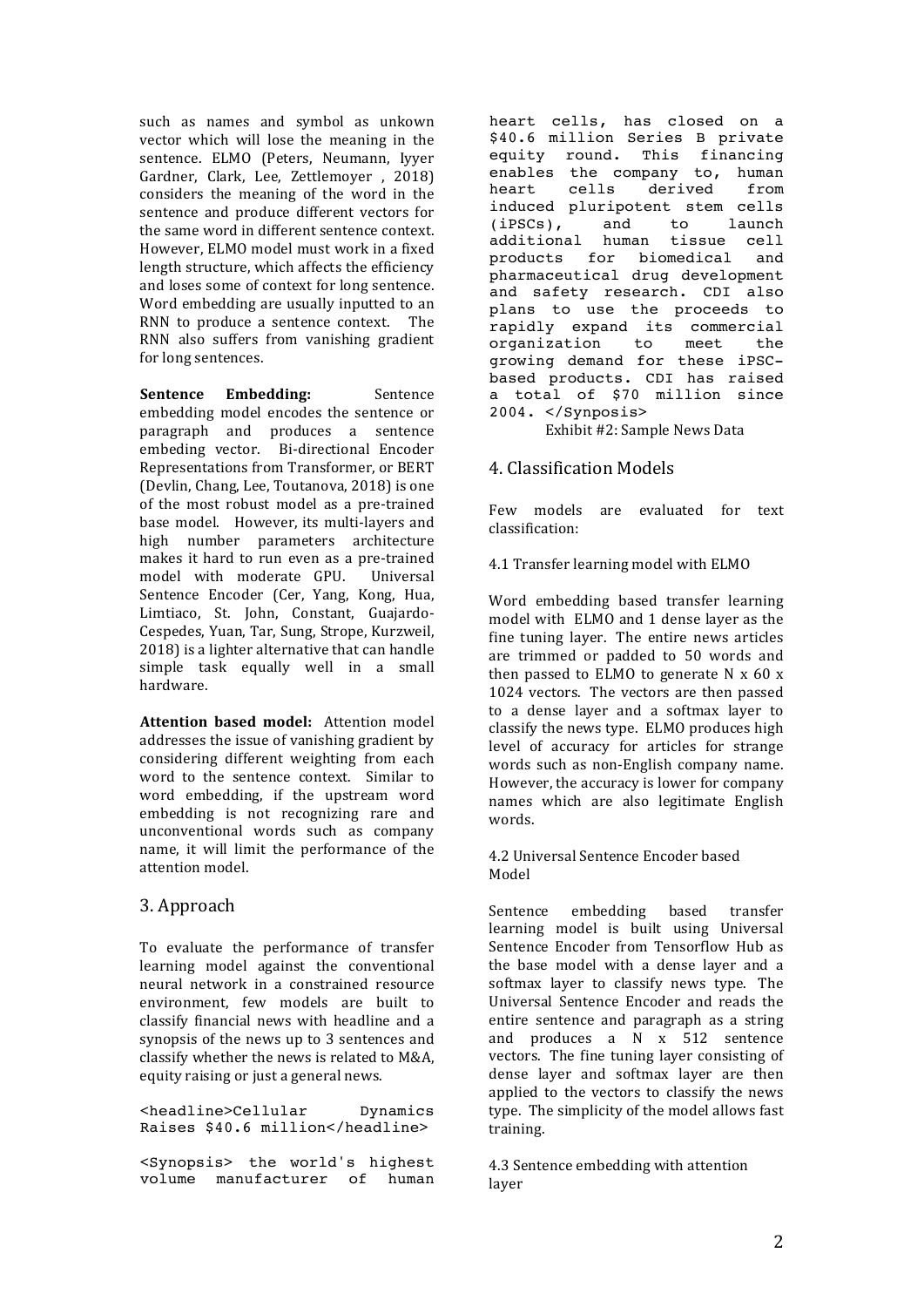The synopsis and the title are tokenized into three sentences. Each sentence is embedded by the Universal Sentence Encoder model separately and produces a N  $x$  3  $x$  512 vectors. The vectors are then passed to a self-attention model to calculate the weight of each sentence to the end classification result. 

4.4 Conventional Recurrent Neural Network with customized features

In contrast to the transfer learning model, a conventional RNN is built with additional features that captures other attribute of the word in addition to the tokenization of the word itself. The model is based on similar model that extracts key information from the news including names of parties involved, transaction amount and investment stage.

During the preprocessing, additional work is performed to set features:

- The words are tokenized to seprate the prefix or suffix of the word. The word "re-construct" is divided into two words: "re" and "construct".
- For unknown words, if the word is not an legitimate english word, the word is tagged as 'ILGTE' versus 'UNK' for legitimate word.
- Numbers with dollar sign are tagged differently than other numbers such as date and quantifier.

The conventional word embedding  $+$  GLOVE + RNN model does not address a unique characteristics of the news article that many strange vocabularies such as company name and amount appear very rarely. These vocabularies have no GloVe embedding vector representation. It is hard for word embedding to converge if these vocabularies only appear once or twice in large number of training data.

To compensate the deficiency of non-GloVe word, we add a few word context to the model that are lost in the word embedding. The following word context features are added to the model:

- Does it start with a capital letter?
- Is the word a legitmate english word?
- The Part of Speech Tag, POS (Bird, Klein and Loper, 2009)
- Does the word contain ".com" or ".ai"

The word context has extra relationship between the word in relation to its neighbouring words.

The POS tag is also embedded to a vector to correlate the relationship between tags. The model reads input word tokens of the article and the respective word context feature. The word tokens are embedded and then passed to a bi-directional GRU. On the other hand, the POS is embeded to produce embedding vector. The vector is merged with other word context vector and then passed to another bi-directional GRU.

The final hidden states of the two bidirectional GRU is merged and passed to a fully connected layer followed by a softmax layer to predict the probability of each transaction type.



Exhibit 3: Conventional Recurrent Neural Network with purpose built features

GRU is preferred over LSTM as the test reported in the paper (Gruber, Jockisch 2020) shows GRU cells tend to learn content that is rarely found in the data (low prevalence) better than LSTM cells, which fits our constraint of limited and scattered training data content.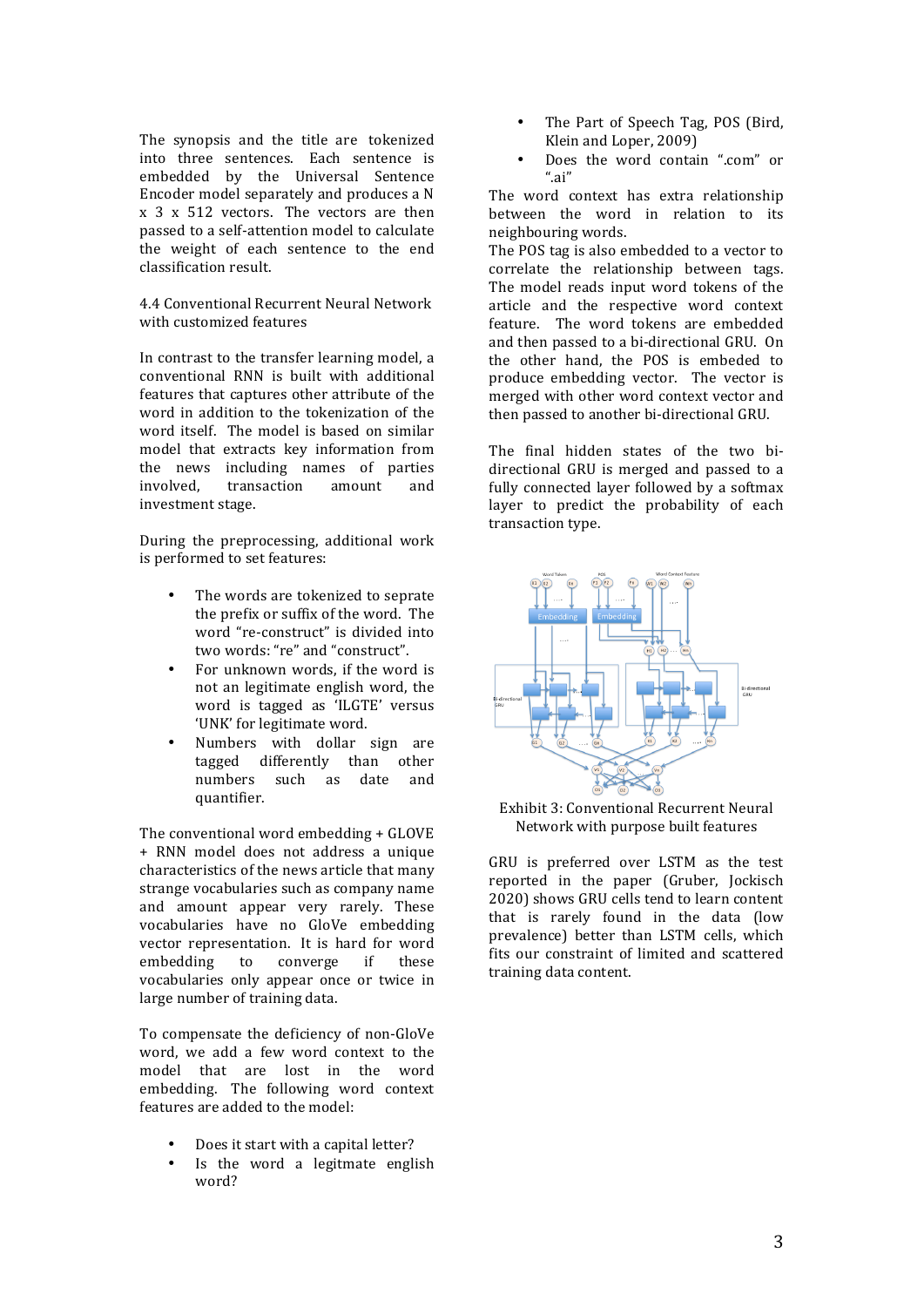#### 5. Experiment Condition

|                     | Training | Validation | Test   |
|---------------------|----------|------------|--------|
| Articles            | 6,332    | 1.809      | 905    |
| Sentences           | 18.070   | 5.894      | 2.931  |
| Words               | 440.445  | 144.624    | 72,311 |
| Illegitimate        | 171,820  | 56.418     | 28,210 |
| words               |          |            |        |
| No of<br>Fund       | 2885     | 824        | 412    |
| raising News        |          |            |        |
| (label)             |          |            |        |
| No of M&A           | 522      | 149        | 75     |
| News (label)        |          |            |        |
| No of General       | 2925     | 836        | 418    |
| <b>News</b><br>News |          |            |        |
| (label)             |          |            |        |

The corpus contains 14,400 articles. Table 4 outlines the detail of the corpus

Table 4: Statistics of the corpus

The hardware used to train the model is Intel I3 CPU with 8GB RAM and NVIDIA GeForce 1050 GPU with 3GB memory.

Tensorflow's Keras' default word embedding library is used. The pre-trained model of ELMO verion 2 and Universal<br>Sentence Encoder version 2 from Sentence Encoder version 2 from Tensorflow Hub are used. For fine tuning data, 3 years  $(2018 - 2020)$  of capital market news articles in health care, fintech industries are used for pre-training. The fine tuning layer consists of 32 units of fully connected layer followed by 3 units of softmax layers.

For the Conventional Recurrent Neural Network with purpose built features ("RNN-Plus"), GloVe is used as default embedding, 50 time steps are used for the Bi-RNN. 30 units of fully connected layer with Relu activation is used for both word token layer and word context layer after their respective Bi-RNN. A softmax layer is then applied after the results of the fully connected layer are merged.

The output of the model will show the classification result whether it is M&A news. fund raising news or general news.

### 6. Results

The result of the four models are evaluated based on accuracy and F1 score.

The purposed built RNN-GloVe plus shows higher accuracy than transfer learning models.

| Model                     | Accuracy |  |
|---------------------------|----------|--|
| ELMO+Dense                | 81.46%   |  |
| USE+Dense                 | 84.60%   |  |
| USE+Attention             | 83.28%   |  |
| 91.77%<br><b>RNN Plus</b> |          |  |
| Table 5: Accuracy         |          |  |

We also measure the precision, recall and the F1 score.

|                       | General     | Fund        | M&A News |
|-----------------------|-------------|-------------|----------|
|                       | <b>News</b> | Raising     |          |
|                       |             | <b>News</b> |          |
| Precision             | 0.9053      | 0.9363      | 0.8730   |
| Recall                | 0.9233      | 0.9233      | 0.8462   |
|                       | 0.9142      | 0.9297      | 0.8594   |
| $Table 6.$ DNM $D110$ |             |             |          |

Table 6: RNN Plus 

|                           | General<br><b>News</b> | Fund<br>Raising<br><b>News</b> | M&A News |
|---------------------------|------------------------|--------------------------------|----------|
| Precision                 | 0.7726                 | 0.8420                         | 0.7947   |
| Recall                    | 0.8492                 | 0.7939                         | 0.6240   |
| F1                        | 0.8091                 | 0.8172                         | 0.6991   |
| $Tab$ $Tc$ $Tc$ $Mc$ $Rc$ |                        |                                |          |

Table 7: ELMO+Dense

|               | General<br>News | Fund<br>Raising<br><b>News</b> | M&A News |
|---------------|-----------------|--------------------------------|----------|
| Precision     | 0.7846          | 0.875                          | 0.6363   |
| Recall        | 0.8226          | 0.875                          | 0.4118   |
| F1            | 0.8031          | 0.875                          | 0.5      |
| $T-1.1 - 0.1$ |                 |                                |          |

Table 8: USE+Dense

|           | General<br>News | Fund<br>Raising<br>News | M&A News |
|-----------|-----------------|-------------------------|----------|
| Precision | 0.5556          | 0.5336                  | 0.625    |
| Recall    | 0.0229          | 0.9838                  | 0.6522   |
| F1        | 0.0441          | 0.6919                  | 0.6383   |

Table 9: USE+Attention

As the training data has less M&A labelled  $data$  than the  $other$  two labels, the accuracy and F1 score for M&A news is lower than the other two across all models. Overall, the purpose built RNN-Plus model outperforms the transfer learning model when the volume of training data is more limited.

Among the transfer learning model, USE+Dense outperforms the other two transfer learning models when there is more training data.

To further evaluate the effectiveness of the word context, we also build a character embedding for the non-English word to create a word embedding rather than using